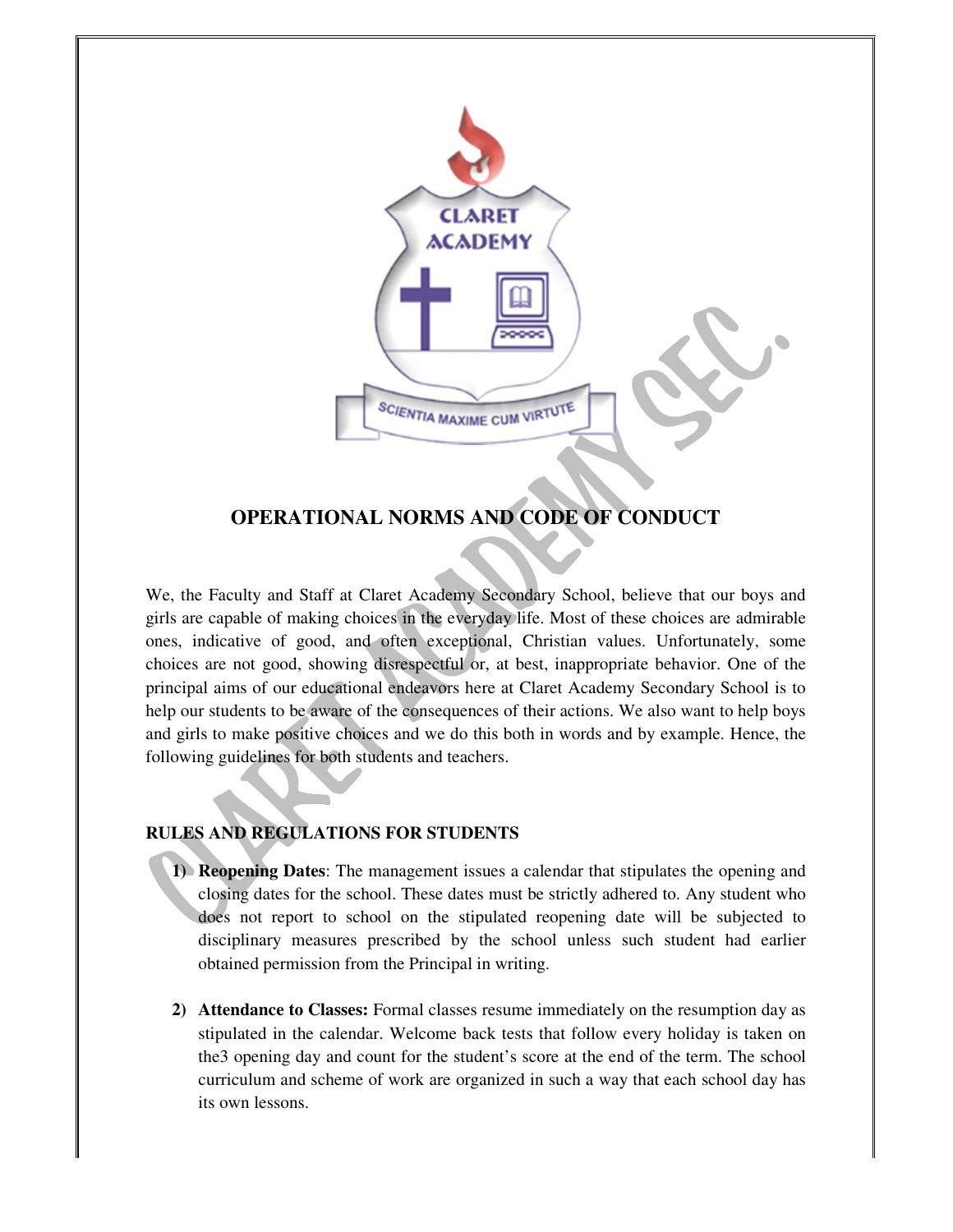- **3) Attendance and Participation in Sports and Co-curricular Activities:** All healthy students are expected to take full part in sports and co-curricular activities. Social Week activities are organized after examinations each term and are compulsory for all students to participate. These activities bring joy and make for healthy development of individuals.
- **4) Entry to Staff Rooms:** All staff rooms must be treated with respect by all students. The staff rooms and tables are strictly out of bounds to all students. Before entering the staff room, a student must first obtain permission. Student's visit to the staff room must be brief and businesslike. No loitering around staff rooms. Students must also stay clear of the receptionist and secretary's desks.
- **5) Use of Phone (Handsets):** No student is allowed to own, possess or make use of a personal handset anywhere in the school premises. Parents are requested to ask their children/wards to keep their cell phones at home. If any student is caught with cell phone in school, the cell phone will be destroyed there and then, and the student will be summarily asked to proceed on two (2) weeks suspension. And upon resumption should bring his/her parents/guardian. Subsequent abuse is tantamount to dismissal from school. School phone will be used in case of necessity.
- **6) Trespassing:** Walking across unauthorized pathways is prohibited; all students must walk through approved pathways. This discourages creation of unsightly paths in the compound, helps in the control of erosion and enhances the aesthetic looks of the school compound.
- **7) Use of Toilet:** Students must not defecate or urinate in unauthorized places. The toilets or the urinary are the only approved places where students may ease themselves. A gentleman or lady does not expose himself or herself indecently in public. Urinating in an unauthorized place erodes the dignity of the offender. Only tissue papers are allowed for use in the toilets. Each user must clean after himself/herself, and leave the toilet/lavatory cleaner than he/she found it.
- **8) Littering:** All pieces of paper, toilet tissue, wood-chips, wraps or pure water, candies and other litters must be dropped in the appropriate waster-paper baskets or dustbins. Remember, "Operation Keep Claret Clean" makes each student and staff of Claret Academy a minister of environmental cleanliness by which you must not litter and have the obligation to remind your neighbor not to do so. Littering is an offence and may attract appropriate punishment as determined by the school.
- **9) Use of Language:** Students must use decent language all the time. Use of offensive language is prohibited. All forms of vulgarity, immoral and uncouth languages are prohibited. Innuendoes, ridiculing phrases and other expressions that are offensive to the other must not be used in the school. Students must use language that is decent,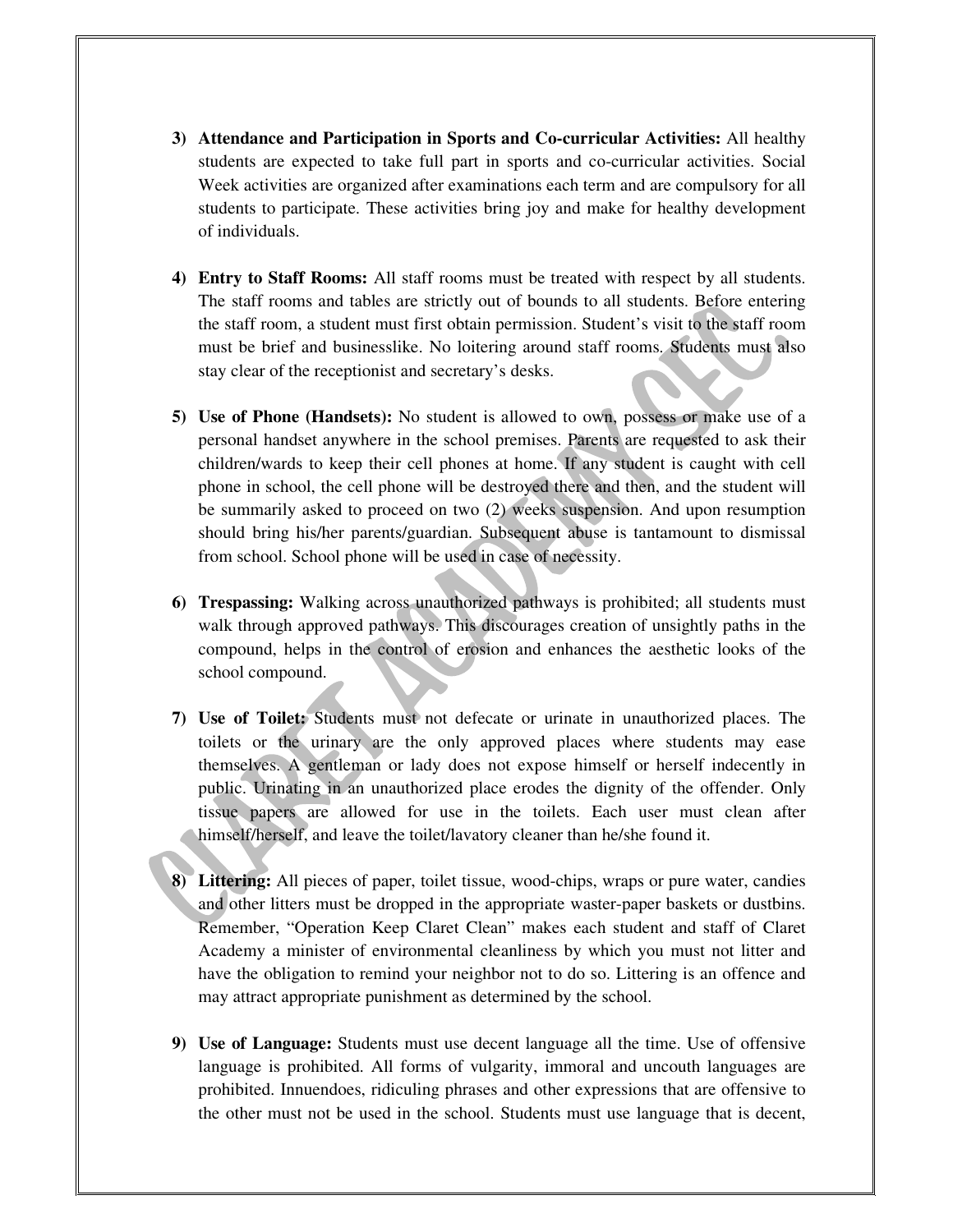seasoned, up building, heartwarming and capable of fostering affection, love and oneness.

**10) Dressing:** We believe that a uniform enhances student's performance, decreases competition in dress, and is important to the overall discipline and spirit of the school. All students must dress in the prescribed and authorized school uniform. Regular school uniforms are worn Mondays – Thursdays, Tuesdays and Thursdays, while traditional outfit is worn on Wednesdays and PE uniforms worn on Fridays. Note that school PE is worn with white canvas shoes and not sandals. The uniform must conform to the school's prescription and must be of appropriate colour and fabric. The school badge must be worn by all students at all times. Shirts must be duly tucked in; all buttons must be appropriately used. Students must not indecently expose their bodies or underwear. Any form of sagging or low-waist style of dressing is prohibited. Dar colored belt MUST be worn.

All our students were solid white socks, which must be seen above the top of their sandals. Students were school pullovers for cold. No other sweaters or sweatshirts are allowed unless with special permission based on health reasons. The girls are advised to use beret and are to wear them during assembly and moral instructions in the chapel. Students must wear their ID cards around their neck immediately they step into the school compound and have it on all through the day. Also students must appropriately put on their ties at all time and no folding of shirt sleeves. All school uniforms must from the school and may not have any contrasting stitching or emblems. If any addition is done that disfigures the acceptable norm decided by the principal, such dress will not be allowed.

- **11) Grooming:** Students must be of proper grooming all the time. All students are expected to have a low hair cut always without designs, lines of fancy cuts. No outlandish hair style is allowed. Fingernails must be properly cut, uniforms must be kept clean and sandals polished regularly. Painting of nails is prohibited and no makeup allowed. No Jewelry, except one small pait of post earrings no larger than the earlobe and a watch.
- **12) Breaking of Lockers, Chairs, Louvers and Student's Properties:** Desks, lockers and chairs must be treated with respect. Students must hit, write or stand on lockers and desks. No student should damage another student's desk, locker or chair. Breaking any of these items attracts replacement by the person involved.
- **13) Jumping Over Walls/Windows:** Jumping/scaling the school wall and windows is a serious offence. Only thieves and outlaws jump walls and windows to gain entry into unauthorized places or to escape from pursuits. Any student caught jumping any wall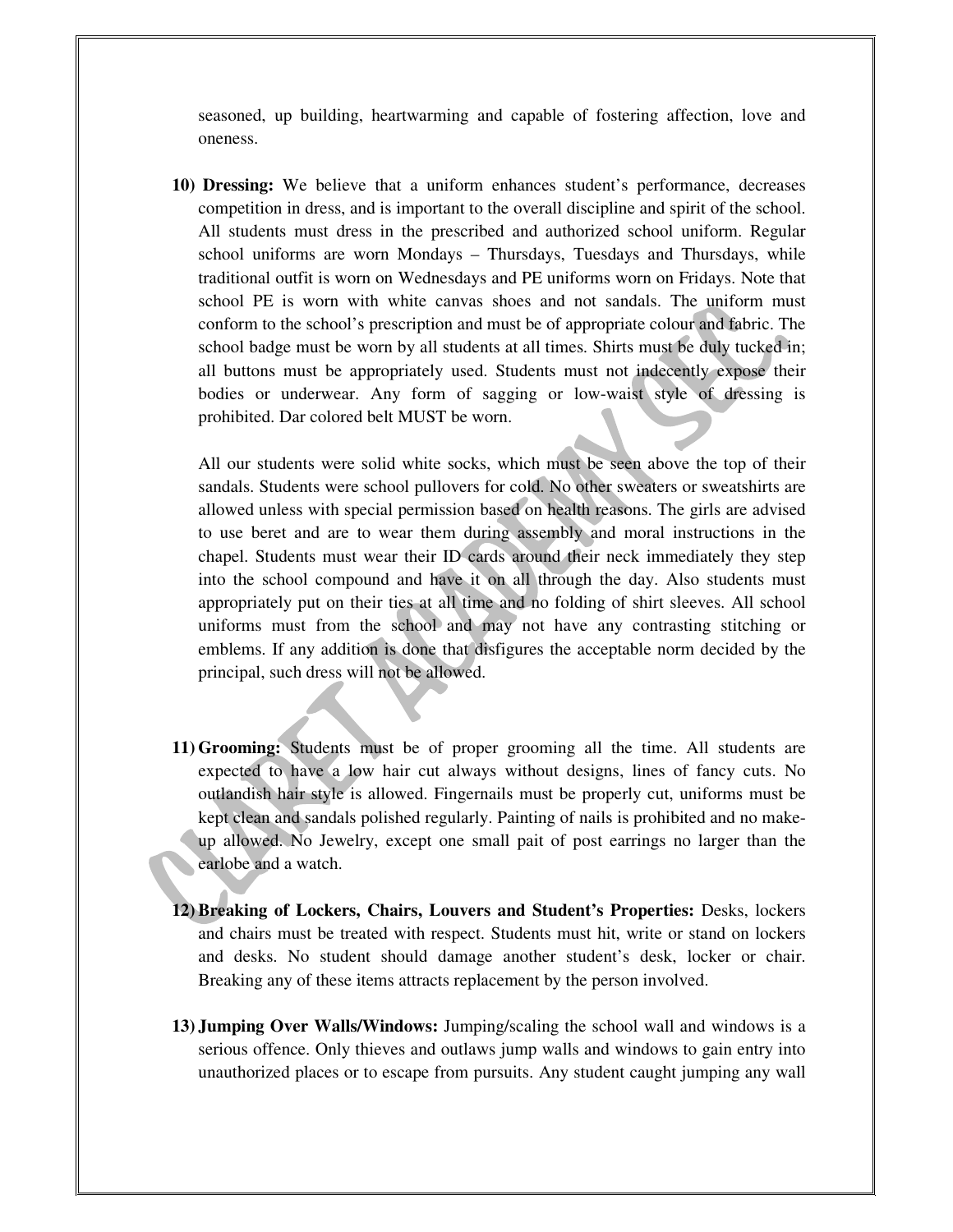or jumping into or out of a classroom/laboratory/dormitory, or office, etc., through a window is liable to punishment by the school authorities, and may entail expulsion.

- **14) Bullying and Fighting:** No student is allowed to bully another student or fight with another student. The school compound is a place where students are trained to show love, kindness, consideration and fellow feeling. Senior students must treat the juniors as their younger brothers and sisters showing them tender loving care. Junior students must show deep respect to their seniors. Any act of bullying or fighting attracts appropriate punishment from the school authorities.
- **15) Seizing of Books, Dresses, Shirts, Slippers, etc.:** Unauthorized items are confiscated by school authority and not to given back to the offender. No student is allowed to seize the property of another student. It is a punishable offence.
- **16) Borrowing and Lending:** No student is allowed to lend money to another student or borrow money from another student. Borrowing and lending of money by students has let to many undesirable consequences including stealing. It is a punishable offence to lend money to another student or borrow from another student. This could lead to advance fee fraud (419).
- **17) Safe Keeping of Money:** At the resumption of the term, parents of boarders are to deposit a maximum of 5,000.00 with the school bursar personal use of their wards, as specific needs arise. No student is expected to keep more than 200.00 in the school. Anything above the said amount should be kept with the form teacher for safe keep.
- **18) Corporal Punishment/Torture:** No student is allowed to flog another student or inflict any corporal punishment on another student. No form of torture should be meted out to any student.
- **19)Instructing/Bribing Others to do your Portion:** No student should instruct another by intimidation or bribe another student to work on his or her assigned portion during manual labour or farm work or the regular morning duties/charges. Every student must do his or her assigned portion as a way of training and of accentuating the dignity of labour. Instructing/bribing others to do one's portion is a punishable offence.
- **20) Reporting to Parents (Bringing Parents to School without Clearance from School Authorities):** All students as they step into the school compound are at the care and protection of the school. Any issue involving any student with another or with staff must be reported to appropriate school authority for due investigation and resolution. The school has the responsibility of inviting the parents and guardian as need arises. Parents who have any complains of issues to be rectified are free to make a call and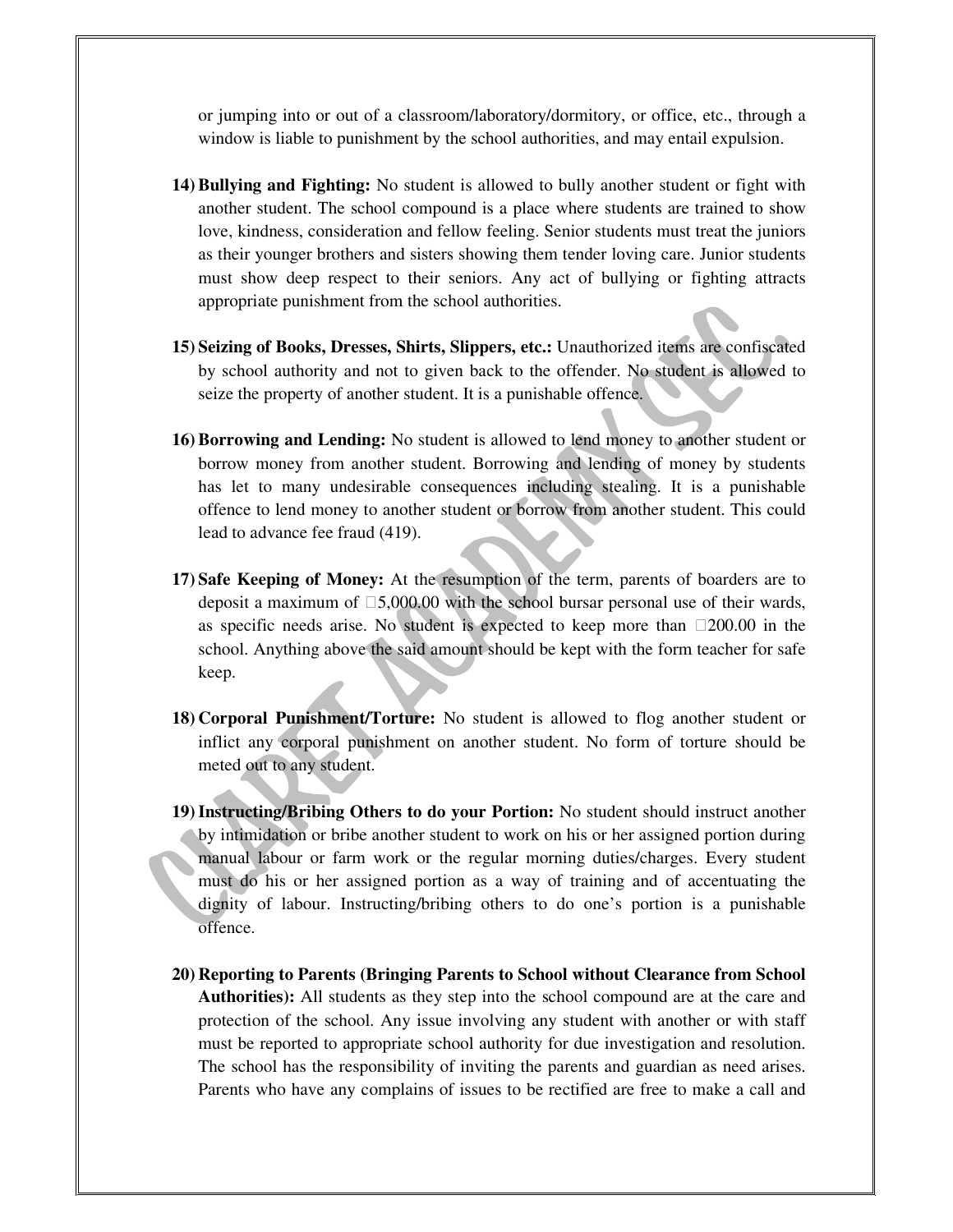schedule appointment with the principal or appropriate authority to lodge their complains.

Any student who reports a case that is being handled in the school or that brings his or her parents/guardian to the school without the invitation of the school authorities commits a serious. Such unauthorized visit to schools by parents/guardians constitutes embarrassment to the school authorities and may disrupt normal school activities. The offence is punishable and may attract suspensions or expulsion.

- **21) Fagging, 'Apud', 'Suppae', etc:** No student is allowed to enter into a questionable relationship with anothe3r student e.g. what is refereed to as 'fagging', 'apud', 'suppae', etc.; there should not be a master/servant relationship; between any two students.
- **22) Living by Example:** All students must live exemplary lives. The time spend in school may be the only time a student has the opportunity of living with other people who are not members of his/her immediate family. Students should do their utmost to show exemplary moral conduct.
- **23) Payment of School Fees:** All students must pay their school fees promptly as soon as schools reopen and in any case not later than two weeks after reopening. This minimizes cases of loss or misused fees. As agreed with PTA, school drive takes place the third week of each term and it affects all those who owe any fees, dues or levies.
- **24) Loitering during Classes/Use of Exit Card:** No student should be seen loitering when classes are going on. Any student leaving a classroom or laboratory during regular classes for any pressing need must carry a class exit card duly signed by the teacher in the class/laboratory. Only one student may leave a class at a time.
- **25) Punctuality and Regularity to School:** All students must attend school regularly and punctually. School begins at 7:3aam in the morning and all students are to come for assembly everyday and on time. Late coming or lack of attendance also prevents students receiving and benefiting from relevant instructions thereby making their training incomplete. Gates are closed at 7:45am, opened at 8:am after assembly to let last batch of late comers in and is finally closed. Any student that in not in school by 8am and without out any prior written excuse would not be allowed to enter the school but must go back home for the day. Any student who indulges in perpetual late coming will be asked to discontinue. Parents please take note.
- **26) Visitors:** Visitors are attended to by the receptionist and are to stay in the reception area during the course of their visits. Classes are out of bounds to visitors, parents and non-staff of the school. Students are not to walk around the school premises with students from other schools.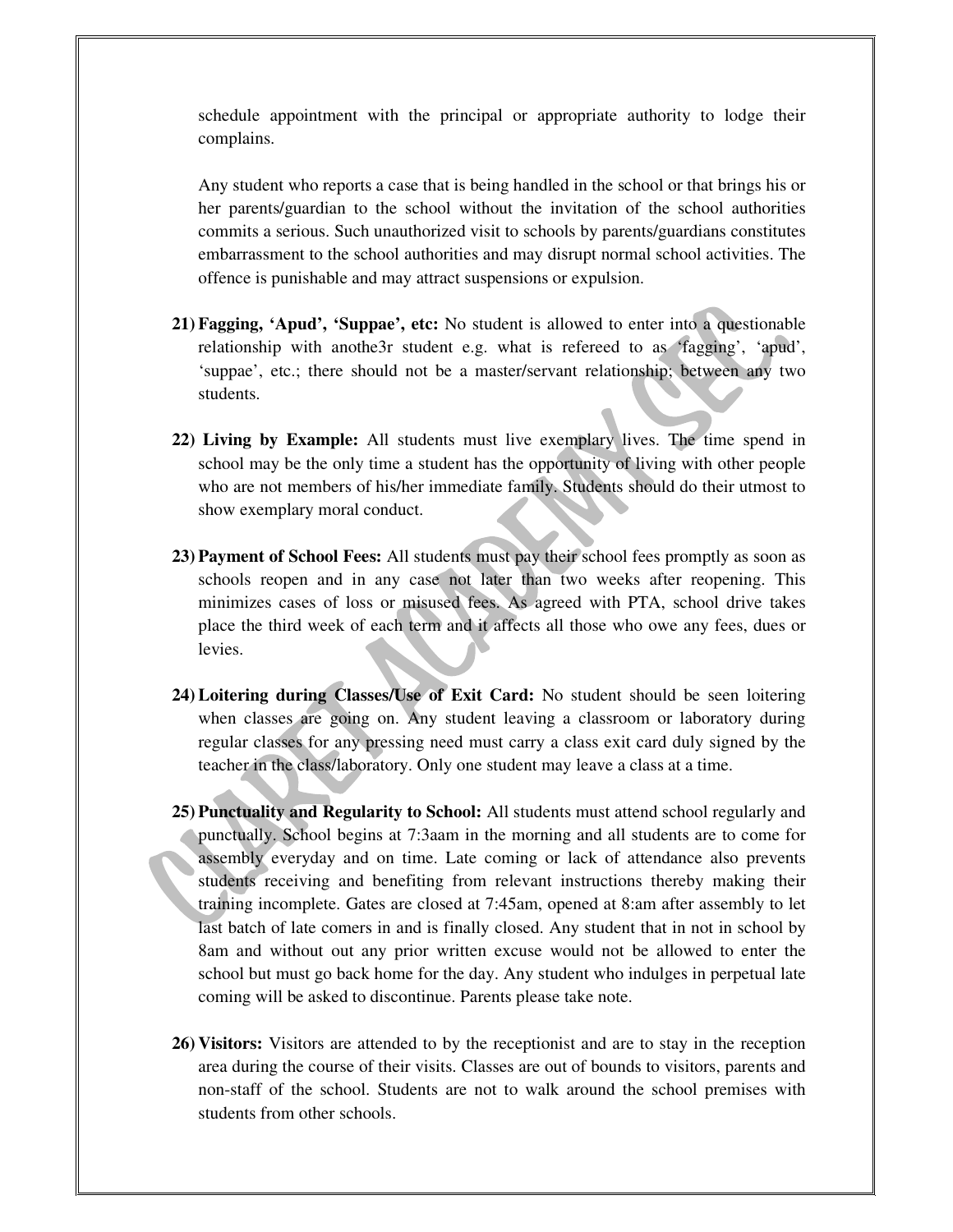- **27) Eating in the Classroom:** Eating and chewing of any kind in the class during lesson is prohibited and attracts severe punishment. Students should have their water bottles and not to drink and litter water sachets in the classroom. Break periods are the appropriate times to eat and at the space provided in the canteen.
- **28) Movement in/out of School:** Once inside the school premises for the day's activities, students are to remain inside until school is over. No crossing of the school gate for any business outside without a written permission from the Form Teacher or the Director. Students should not visit nearby schools during school hours.

a

- **29) Participation in Religious Exercises:** Attendance to Holy Mass every morning for the boarders; every Thursday all students and attendance to Moral Instruction classes and Singing Practices are compulsory for all students. Every student is to actively join in all prayers during assemblies and other prayer times and gatherings.
- **30) Noise making:** Noise making is not compatible with academic environment, it causes distraction, destabilizes the serene decorum needed for serious intellectual work. Students must not should or yell anywhere in the school premises, and must not make noise along the hall ways, in the library, in the hostel area especially during siesta, or in the classroom whether the teacher is there or not. Class prefects and house captains are in charge of the classrooms and the hostels respectively when the teacher or staff is not there; and are to put down the names of noise makers and submit to appropriate authorities for punishment. When a student's name appears three times in the Noise Makers' Register, the student is liable for suspension.
- **31) Staying in School till Dismissal:** All students must stay in school from morning till school is over. School officially ends at 4:00pm Monday through Thursday and 2:00pm on Fridays. Any student who leaves the school before closing time attracts punishment. No student is expected to stay beyond 5:00pm within the school compound after dismissal without the express permission of the school authority.
- **32) Stealing:** Stealing is repugnant to the norms of any society. Stealing is a shameful offence. Claret trains students to become men and women of integrity who are responsible, upright, and honest; hence no room of corruption and stealing. Any student caught stealing faces server disciplinary that may include penalty, suspension and/or expulsion. Students are encouraged to report any person or any act of stealing the classrooms, the hostels and anywhere within the school to the appropriate authorities.
- **33) Pregnancy:** Any female student who gets pregnant has naturally dismissed herself from school and may not be readmitted after the pregnancy, together with the person responsible, if the person is in the school.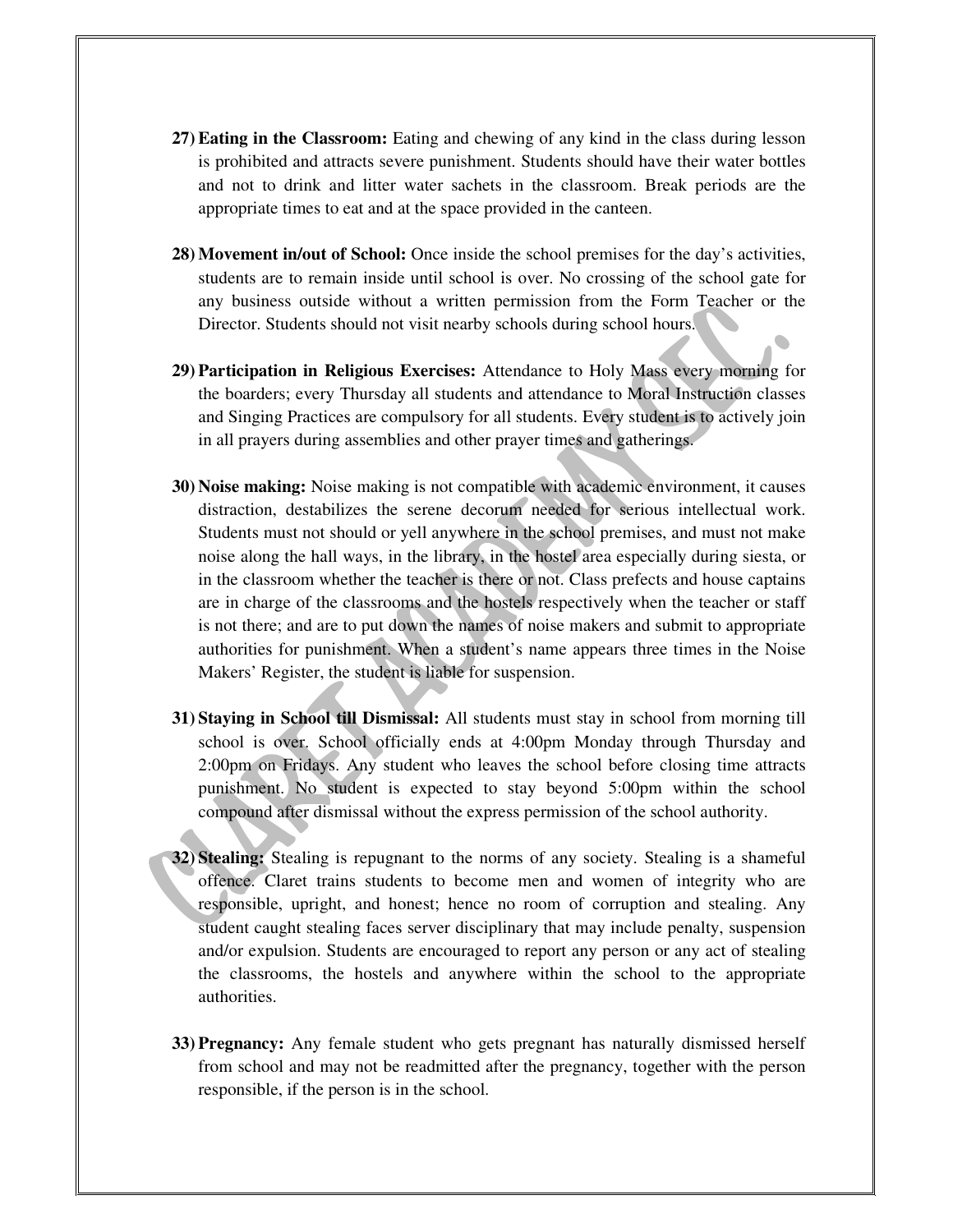- **34) Selling and Buying:** No student is allowed to do business in the school compound. No student is allowed to be selling anything for his/her parents/guardians or his/her teachers in the school. No student is allowed to by anything from another student. All buying and selling in the school compound must be done in the school canteen or bookshop and must be adequately regulated by the school authorities.
- **35) Writing/Illegal Painting on Walls/Cartooning:** No student is allowed to write or paint any unauthorized drawing on a wall. Writing/illegal paintings/cartoons on walls is an irresponsible behavior and punishable offence. Any person involved with such irresponsible act will pay a fine for the repainting of the walls and will also face other punishments. No student is expected to write on the classroom blackboard with permission. Notices and circulars are to be posted at proper notice boards, not on walls, windows, doors, etc.
- **36) Damage to School Property and Equipment:** All school property/equipment must be treated with respect. Any willful damage to school property attracts s surcharge and also adequate punishment.
- **37) Body Cleaning:** All students must keep their bodies impeccably clean. Teachers may conduct cleanliness inspections from time to time. A clean student is a healthy student.
- **38) Proper Waste Disposal:** All waste must be properly disposed of. Used sanitary pads must be properly and decently disposed. Students must exhibit a high level of environmental cleanliness at all times. Littering of compound is a serious offence.

At Claret we have embarked on "Operation Keep Claret Clean," which commissions every student and teacher of Claret Academy not to litter, to help others not to litter by reminding them whenever they drop things on the ground; and to pick up anything you see lying down at a wrong place and either keep them right or drop them into the waste paper basket.

**39) Compound Cleaning:** The school compound must be impeccably clean. All students must do/cut their assigned portions and ensure that the school compound gives eloquent testimony to the commitment of all students to compound cleanliness. A clean compound makes for a healthy living and creates conducive atmosphere for learning to take place. Manual labour is part of school curriculum. Exemption from participation in any school activity (manual labour, sporting activities, etc.), should be backed with medical certificate or clearance from any government hospital.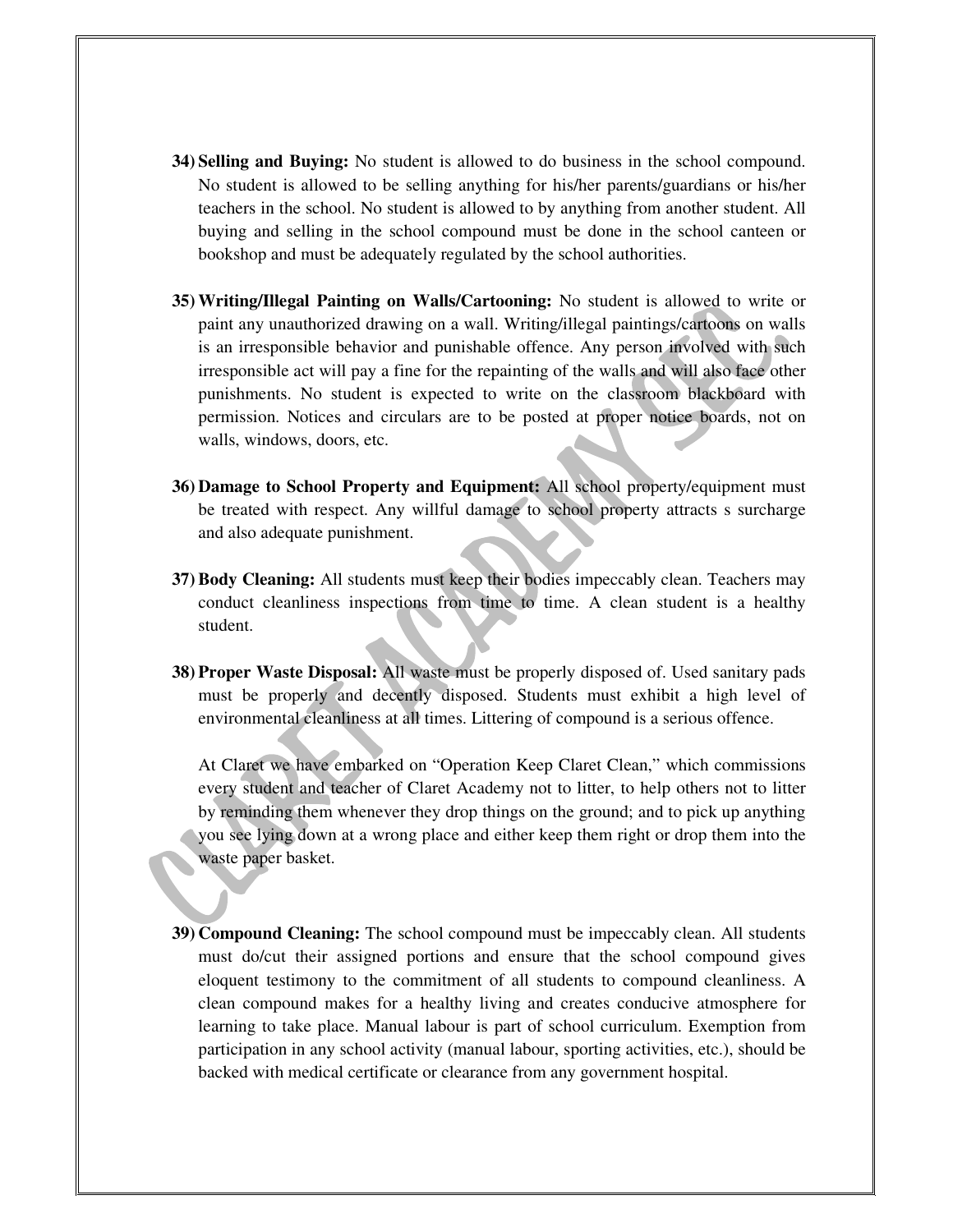- **40) Smoking:** Smoking is a serious offence. The Federal Ministry of Health warns that cigarette smoking is dangerous to your health. Any student caught whether in school or outside the school smoking is liable to punishment by the school authorities.
- **41) Use of Alcohol:** Any student caught drinking any alcoholic substance in school is in for a serious punishment. Abuse of alcohol is a serious social problem and all students must avoid drinking alcoholic substances.
- **42) Use of Drugs:** No student should be seen in the company of drug abusers let alone be seen using such drugs. Any case of drug abuse by any student will be reported to the appropriate authorities. This will attract immediate expulsion to serve as a deterrent.
- **43) Use of Pornographic Materials:** No student is allowed to possess, handle, watch or read any pornographic literature/material. Pornography is morally debasing and must not be toyed with by any student. Use of pornographic material/literature is an offence that attracts serious penalty, suspension and expulsion.
- **44) Fighting:** Fighting is strictly prohibited. No student should fight with another student. All students must report their grievances to the appropriate school authority for handling and settlement. Fighting attracts punishment, hence our school is no a boxing ring, wrestling ground nor judo field.
- **45) Membership of Secret Societies:** Secret society is obnoxious. No student is allowed to become a member of any secret society. Any student who is being lured or enticed or intimidated to belong to a questionable society or club or group should promptly report such to the school authorities. No student should succumb to any form of intimidation to belong to a secret society.

Secret societies are dangerous to the will being of any student and family; and must be avoided by all the students. Membership of a society is a various offence and attracts straight expulsion. General body check of all student is conducted two times a term checking for body marks and other signs. In Nigeria today, our institutes of learning are becoming unsafe because of cult activities. Hear at Claret we do our best to keep cultism out of our school; hence we operate on zero tolerance when it comes to cultism.

**46) Possession of Dangerous Weapons:** Knives, axes, pistols, sharpened nails, jackknives, daggers, etc. – a student found in possession of any of these items or any other dangerous item will be seen as an unfriendly student and will be treated accordingly.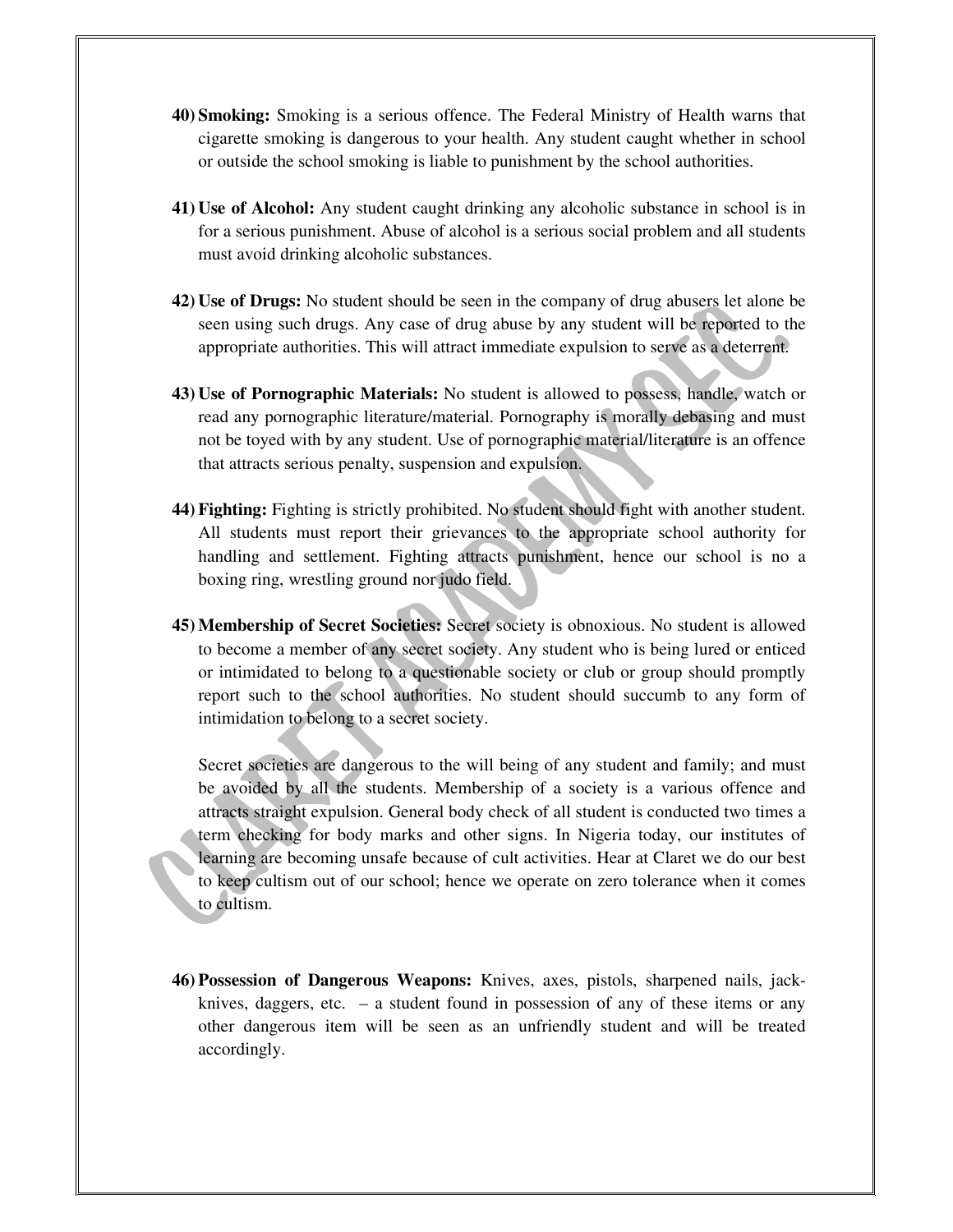- **47) Demonstration and Riots:** Rioting is a scandalous way of showing lack of discipline. No student is allowed to engage in demonstrations, riots or strikes against school authorities. Just as no child should engage in a fight or organize a riot against his parents, students should not engage in riots, demonstrations or organized marches against the school authorities. Violence has never helped or solved any problem rather it worsens it.
- **48)Inciting Others:** No student should incite others to riot or demonstrate against the school authorities. Any student or group of students being incited by another student, teacher or teachers, should promptly report such to the school authorities. Inciting others is a serious offence.
- **49) School Farm/Orchard:** The school farm and orchard must be treated with respect. There should no unauthorized visit to the school farm or orchard and no student should go to the school farm alone. Flowers and flower trees in the compound are meant to beautify the compound. Yes the flowers can be attractive, no one is allowed to touch or cut the flowers; admire and enjoy their beauty, but let them be so that another person will do the same.
- **50) Harvesting of Fruits:** Harvesting of fruits in the school compound mangoes, peers, oranges, paw-paw, pineapples, guava, palm-nuts, cashew, etc., must be authorized by the school. Any unauthorized harvesting of any fruit in the school farm or compound amounts to stealing and will be treated as such. "
- **51) Examination Behaviour:** Examination is the focal point in any education system. All students must, therefore, respect examinations in whatever form – quizzes, tests, assignments, projects, etc. All formal examinations must be taken seriously by all the students.

Any form of examination malpractice – stealing of answer scripts, impersonation, collusion, substituting worked scripts, copying, giraffing, seeking and obtaining help and bringing unauthorized material(s) into the hall, smuggling of question papers/answer scripts outside the examination hall, swapping of answer scripts, comparing notes, etc., must be avoided. Cheating in internal examinations earns the student cancellation of the subject involved and loss of mark. Any involvement in any form of examination malpractice is a great offence; and each offence will be adequately investigated and evaluated, and will attract appropriate punishment that may entail penalty, suspension and even expulsion.